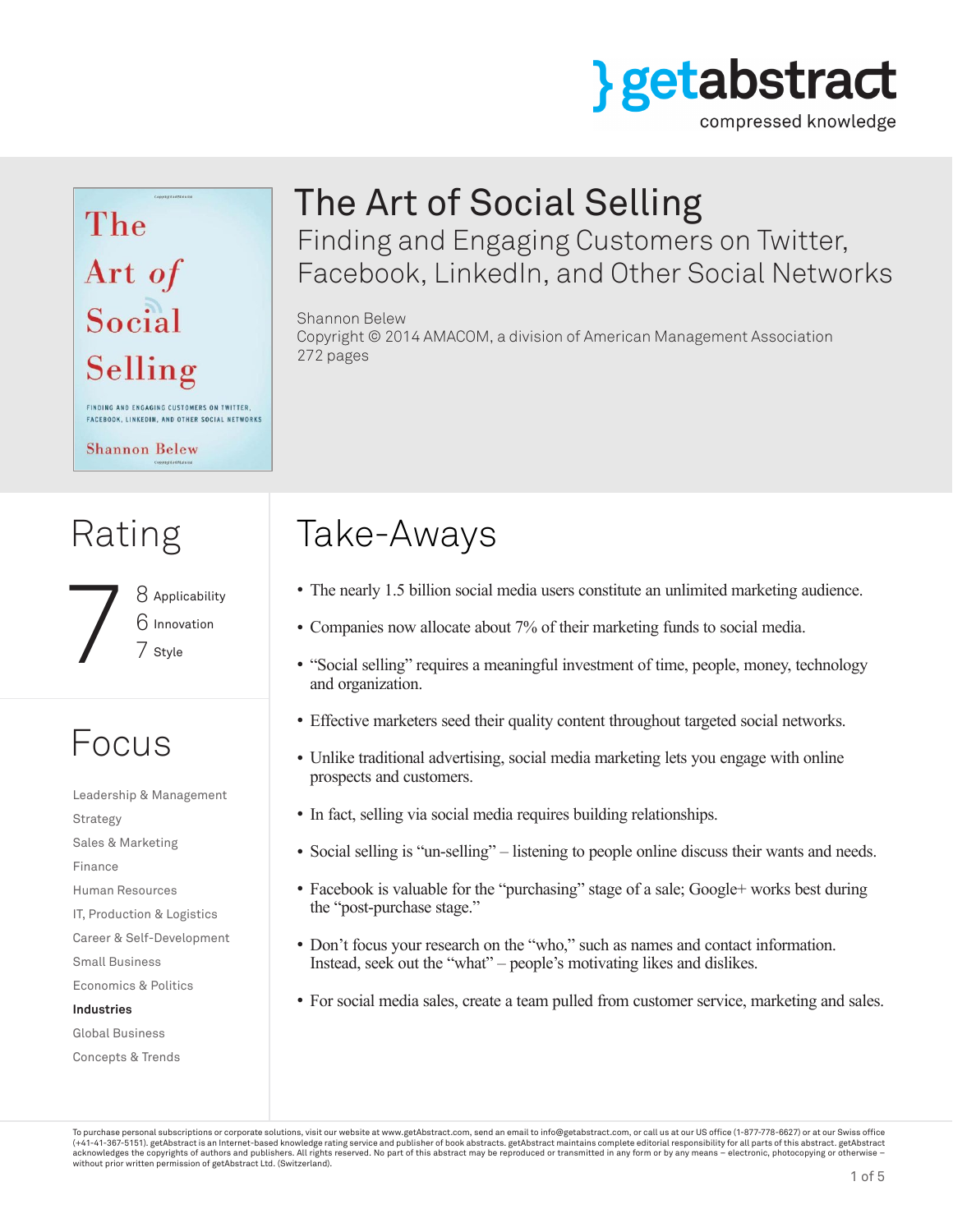

### Relevance

#### **What You Will Learn**

In this summary, you will learn: 1) Why smart B2B and B2C companies shift to social media to optimize sales, and 2) What methods to use to implement social media selling.

#### **Review**

More B2B and B2C companies now use online networks and communities to earn substantial revenues through marketing on social media. Yet some managers remain reluctant to come aboard. Conversely, those who think social media channels are the answer to their selling dreams should remember that countless new contacts don't necessarily translate into similarly huge numbers of sales and similarly inflated profits. Not sure what to do? Fear not: Social media and online marketing expert Shannon Belew demystifies the newest networks and explains how to use each link to make sales. *getAbstract* recommends her knowledgeable, illuminating approach to sales and marketing professionals who are unsure of their social media savvy and need the basics.

### Summary

*"For many salespeople and marketers, there remains the perception that tweets and Facebook posts are frivolous comments about what you ate for lunch."*

*"Whether you are selling insurance or cars, social media is littered unstructured data that can help you match prospective buyers to your products or solutions."*

#### **Sales Potential**

Of necessity, today's B2C or B2B sales or marketing professionals must be proficient at "social selling." Social media's current audience of 1.48 billion consumers continues to expand daily. If you can connect with only "one-tenth of one percent" of this audience, you will reach a million consumers at minimal expense, since you can use most social media for free.

Thanks to social media, you can engage in substantive conversations – "two-way forms of communications" – with every potential customer. Traditional advertising – "one-way forms of communications" – offers no conversations at all. One million new contacts, however, does not automatically mean one million new prospects, or even  $100,000$  new prospects. But social selling does enable you to get a strong, specific sales message to a staggering range of targeted prospects at the lowest possible cost.

#### **Beach Decor**

Caron's Beach House, a coastal home-decor firm, demonstrates how to market and sell through social media. Even before proprietor Caron White opened her business in 2010, she was active on social media, including having a Facebook page for her beach pictures and coastal posts. She developed three content-packed blogs to engage with beach-decor prospects and customers. She sends her blog content to "Twitter, Facebook, StumbleUpon, Kaboodle, Tumblr, Pinterest and LinkedIn." She makes sales daily that she can track directly to her social media activities.

#### **"Un-Selling"**

Social selling is "the identification, targeting and reaching out to prospective and existing customers through social media channels and social communities in an effort to engage them in conversations that result in a potentially mutually beneficial relationship." Social selling communication does not disrupt its target audience the way that traditional marketing does.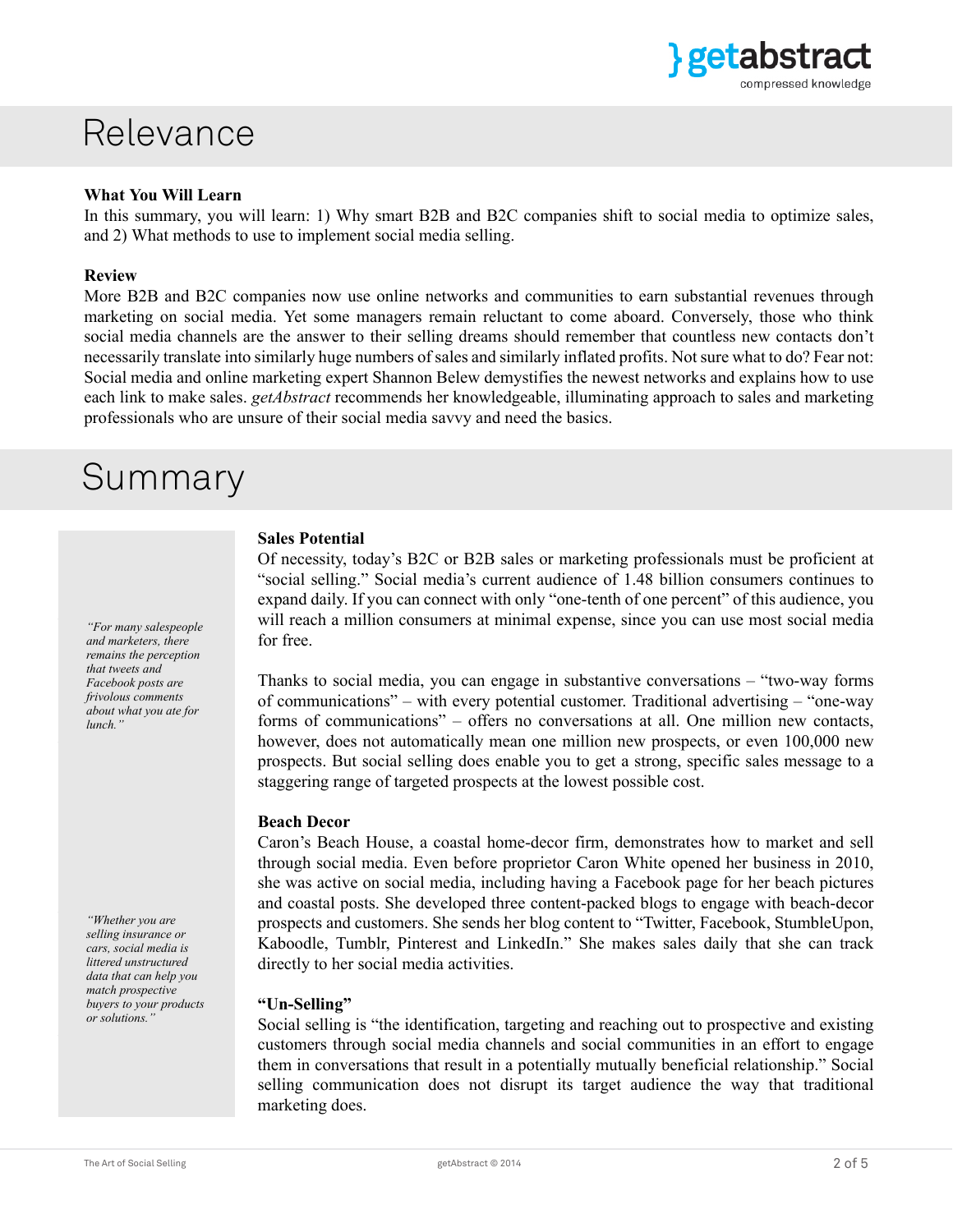

Social selling does not mean "lead scraping" – that is, "reading through tweets, Facebook feeds, blog post comments, updates in LinkedIn groups, and questions and answers posed in various online communities" in search of leads. Social selling is un-selling – enjoying conversations with prospects, joining online communities and creating relationships. Unselling involves listening to what people say online and talking about what matters to them, what they need, and how your products or services can help. Social selling, even for B2C firms, is like "consultative selling." Social selling is multifaceted; you need a crossfunctional team covering sales, marketing and customer support.

#### **Integration**

Uniting various members of your organization to mount a strong social selling effort will require the following:

- **"Buy-in from key stakeholders"** This includes senior executives. Designate one individual as your social media contact to stakeholders.
- **"Clearly defined roles across each of the teams"** Choose one person each from the marketing, sales and customer service department to spearhead these efforts. "Social selling is a team sport."
- **"Development of a formal process"**  Develop a formal channel for each department to pass social media sales leads to the departments that can best maximize each contact.
- **"Shared resources across departments"** You will run into shortfalls of "people, time and budget." Consider asking someone from customer service to assist the marketing department in monitoring your social media channels.
- **"Commitment of adequate resources"** An "integrated social media selling team" requires time, money and people. Don't scrimp when establishing your team.

The members of your social media sales team should decide which platforms to prioritize and target. They must also determine which tools to use, including Customer Relationships Management (CRM) software and social monitoring mechanisms.

#### **Social Media Platforms**

As you select the social media platforms where you want to establish an online presence, you should learn the different strengths and weaknesses of each one:

- **LinkedIn** This 200-million-member social network for professionals is growing quickly, with 173,000 "new member profiles" daily. LinkedIn includes free and paid connection tools. Create a strong LinkedIn profile with a nice head-shot photo. Add recommendations and endorsements from your customers and other online parties. Build your network by sending LinkedIn invitations to all your contacts. LinkedIn can be useful for building awareness of your product and can help inform potential customers during the "evaluation stages of the sales process."
- **Twitter** This wildly popular "microblogging" website registers 400 million tweets – 140-character-maximum messages – daily. Tweeting is an effective platform for introducing yourself to a vast online community. Tweets – the individual messages – are now so influential that Nielsen established its own Twitter TV Rating to rank the "social engagement" of TV programs and events. Thanks to Twitter, you can engage strangers and friends online by supplying a "Favorite" – similar to a Facebook "Like" – to their tweets, or by retweeting their messages. Never be overtly commercial with your tweets. Publish at a "1:10 or 1:5" ratio of selling tweets to tweets that entertain or educate.
- **"Facebook, Google+ and online communities"** Technorati Media reports that blogs and Facebook influence more purchases than any other social media entities. Consumers

*"A 2013 study by The Media Behavior Institute indicated that nearly 44% of total weekly time spent online was done through a mobile phone, while 17% of time was via a tablet."*

*"Research shows that 25% of customers expect a response within one day when contacting a company via social media and 12% expect to hear back within 30 minutes."*

*"Social selling barriers are often rooted in an organization's internal chaos, or a lack of formal commitment and structured plan."*

*"Pre-scheduled posts should never be a replacement for realtime interactions in your various social networks."*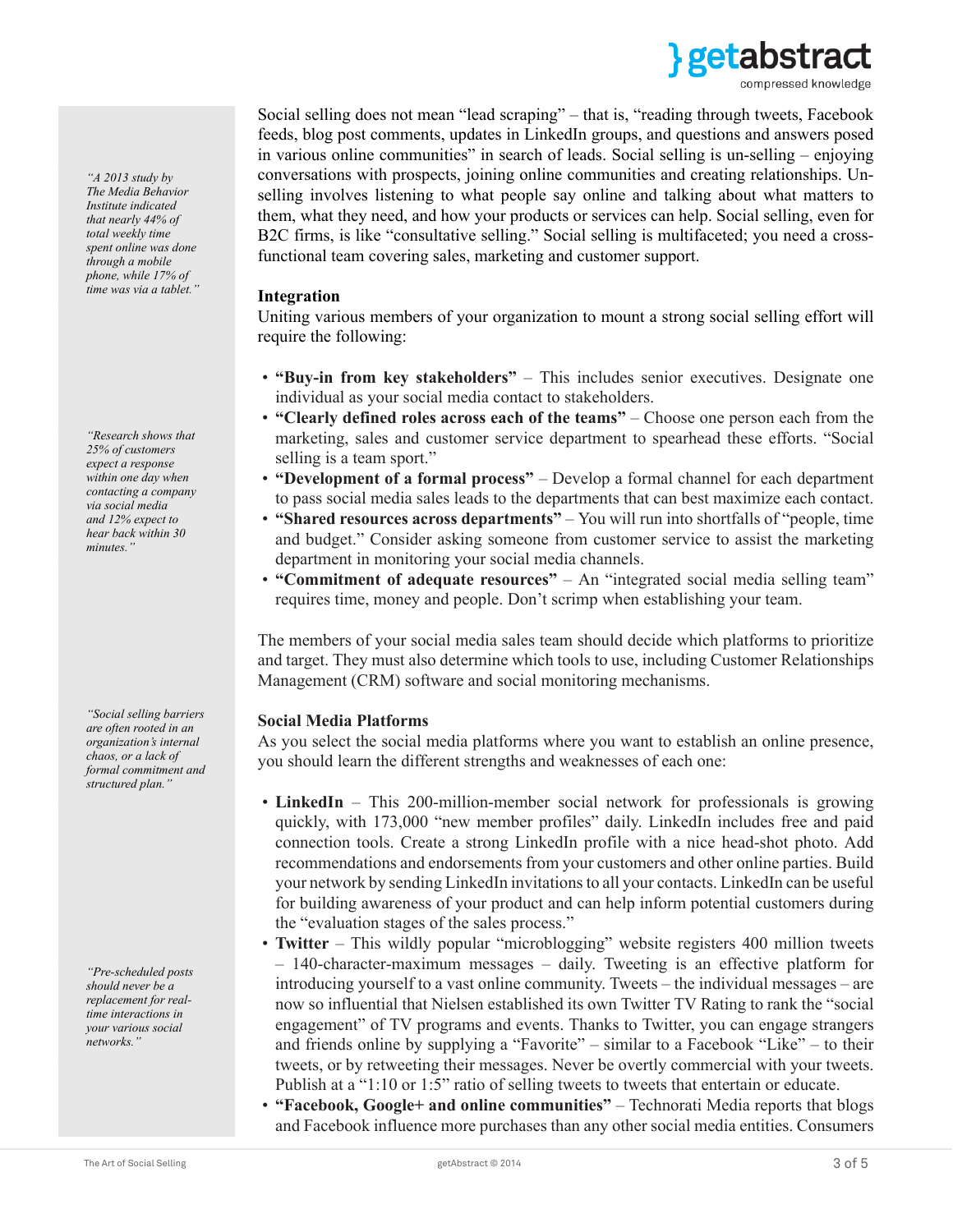

*"In modern peerto-peer influence, the power is shifting to your customers, competitors and critics."*

*"Finding and targeting prospects on social networks is new territory for everyone – salespeople and marketers alike."*

*"Aggressive selling techniques are likely to be ignored on social media."*

*"Engaging with and getting to know influencers is a good way to gain visibility with your potential prospects, or at least find out where they are and what matters to them."*

rate Google+, Facebook and YouTube as the "most popular of all platforms." These outlets enable you to connect with an impressive number of people and active online communities. Facebook alone has three-quarters of a billion members; it's valuable for the "purchasing" stage of a sale; Google+ works best during the "post-purchase stage."

- **YouTube and Pinterest** YouTube fans spend four billion hours each month watching online videos, a natural, terrific venue for product demonstrations. Keep your YouTube videos short and to the point. Showcase photos of your products and related images on Pinterest, where "15% of all Internet users" spend time. Some brands' pins include detailed data about their products, including prices. Pinterest promotes impulse shopping.
- **Mobile sales** As smartphones and other mobile units become increasingly ubiquitous, companies must ensure their online content conforms to the smaller screens – and the other specs – of these popular high-tech devices. Market research from eMarketer predicts that by 2017, three out of four "digital buyers" will purchase via mobile devices.
- **Blogs –** Prominent bloggers are also prominent influencers. Look for appropriate communities: blogs where people with similar interests congregate and communicate. For example, GreensKeeper is an online community for people who love golf. Participate in "answer hubs and groups" – special divisions within "social networks or communities" where people seek answers to their questions. Or, comment on "online media/news sites."

#### **Interacting Online**

Social selling depends entirely on strong interactions with people. Authenticity is important everywhere, but particularly online: "Listen, listen listen" to the people you meet there to learn what really matters to them. Respond by answering their questions and commenting on their posts. Adhere to online communities' procedures and rules. "Tailor the conversation" to your audience's niche or particular interests. Social networks let you share information, so use that opportunity to "be helpful." Don't barge into online conversations; instead, identify and respect the "enter and exit signs." Learn from your surroundings and the context of ongoing conversations.

#### **Your Social Media Sales Personality**

Online, keep your "professional and personal" selves separate. An online post to your friends must never be part of your online messages to business prospects. To promote an online persona that won't confuse people, "be consistent." If you do something wrong according to a site's etiquette, admit it; everyone appreciates a sincere apology. Don't be a "lurker" who listens surreptitiously to online conversations; participate actively. And, don't be a "pusher" who constantly pitches goods or services to everyone else online.

To sell (un-sell) online, be patient. Focus on your customers as your first online contacts, and then pay attention to the most prominent online influencers in your industry. Work on becoming an influencer. This means going beyond recording basic information about your online contacts. Learn who they are and what's important to them. Use conversations to discover their feelings about your products or services and those toward your competitors'. Brand yourself as a niche expert. Adopt a consultative posture online. Strive to gain as many customer recommendations and "likes, favorites" and "followers" as possible.

#### **Useful Tools**

HootSuite and Mention are online programs that let you monitor the "social mentions" that cite your company, products or services. Google Alerts sends you emails when someone online mentions the item you want to track. Use Wefollow, Socialbro and InfluenceRank (part of Trackur) to find out who the top online influencers are. Klout and Kred measure your social influence.